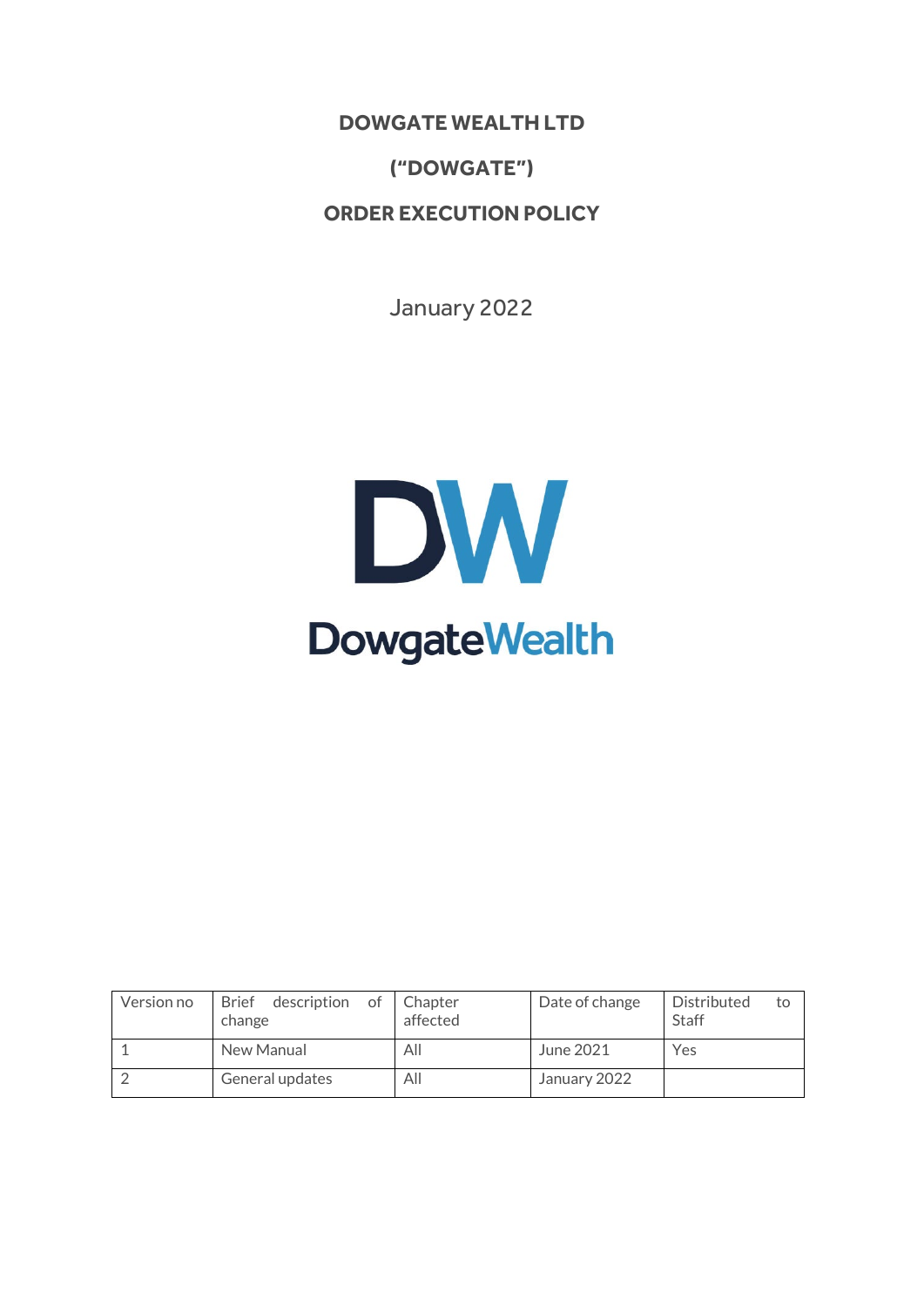## **INTRODUCTION**

The purpose of this document is to provide clients of Dowgate Wealth Ltd "Dowgate" with the arrangements that Dowgate has in place to meet its order execution obligations to its clients as set out in Chapter 11.2A of the FCA's Conduct of Business Sourcebook (COBS) which applies the Markets in Financial Instruments Directive (MiFID II") in addition to our policy.

Should you wish to view our Order Execution Policy online at a later date, please email [compliance@dowgate.co.uk](mailto:compliance@dowgate.co.uk)

### **PRODUCTS IN SCOPE**

Products in scope of this policy are any financial instrument as defined within MiFID II and covers shares, bonds, unit trusts, structured products, as well as financial contracts, including derivatives, regardless of whether they are listed publicly or not. (see Annex 1 Section C Financial Instrument of MiFID II for full details)

Best Execution applies to all financial instruments within MiFID II regardless of whether they are traded on an exchange or not.

# **APPLICATION OF BEST EXECUTION - CLIENT CLASSIFICATIONS**

### **Retail Clients**

Dowgate will always provide best execution to clients which have been categorised as retail clients, as such clients are deemed to be relying on Dowgate to protect their interests. Therefore, best execution obligations will apply whenever Dowgate executes orders for Retail clients, except where a specific instruction has been provided (See **'Specific Instructions'** below)

### **Professional Clients**

Dowgate owes best execution obligations where a professional client is legitimately relying on Dowgate to protect their interest. We would consider that our Professional clients will generally be relying on us for this purpose, but this will be assessed based on each specific transaction.

Examples of reliance on Dowgate would be:

- Accepts an order executed on an order book of an Exchange; or
- Fulfils an order directly against its own trading book without recourse to an external party

Examples of orders where a client cannot rely on Dowgate to protect their interests may include, where it is market practice for the client to request numerous quotes from a number of dealers prior to executing a transaction. Additionally, where we follow a '**Specific Instruction'** this will be regarded as fulfilling best execution requirements

### **Eligible Counterparties**

Best Execution obligations do not apply to Eligible Counterparties and therefore does not apply to business conducted with any firm which Dowgate has classified as an Eligible Counterparty, in respect of Eligible Counterparty business. In particular, other members of an exchange are normally classified as an Eligible Counterparty and so this policy does not apply to business carried on with them

# **ORDER EXECUTION FACTORS**

When executing orders on client's behalf Dowgate will take into consideration:

- The client characteristics:
- The Financial Instruments that form the order; and
- The execution venues where the order is directed.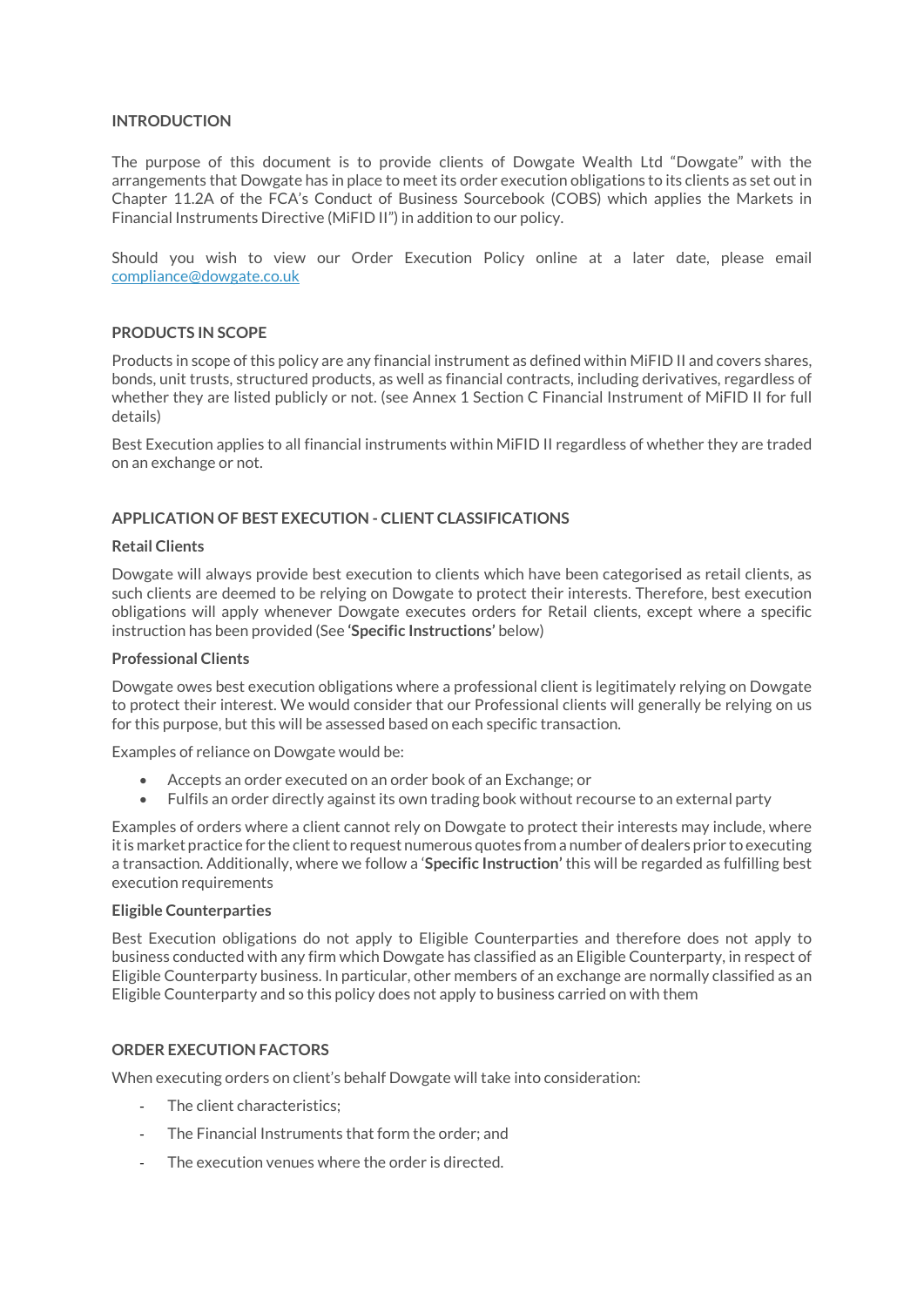In addition, once the above has been assessed the following execution factors will then be considered:

- Price and Size of the order
- Speed and Likelihood of execution
- Likelihood and speed of settlement;
- Costs:
- Any other factors relevant to the order.

The priority of the execution factors may vary depending on the client's classification and will be judged on an order by order basis.

# *Price and Size*

For the majority of liquid instruments, the market price will be the main factor in delivering best execution. This will be the case for the majority of orders for Retail clients, where size of order does not restrict Dowgate's choice of trading venue.

However, the price will be affected by the size of the intended bargain, as the best market price may not be available in the order size required by the client. Some of the business executed by Dowgate is in amounts above the displayed size and accordingly there may be a differential between a price attaching to a displayed size and the price at which a larger order can be executed. In such circumstances Dowgate will use reasonable judgement in securing the best execution based on a specific size of order

## *Speed and Likelihood of Execution*

Speed and Likelihood will have an impact on the price and in some situations, this may be given priority over the price. For example, if a client wants a prompt execution, it may not be possible to meet their price expectations, as opposed to the client being prepared to wait, in which case it may be easier to obtain the required price

Additionally, a client will require the order to be executed on a staggered basis, so as to limit the market impact of a large trade, but in other cases the client may want a large trade to be executed in a single order. In such scenarios Dowgate will discuss this with the client to understand the importance between price and speed

### *Likelihood of settlement*

Dowgate's business is mainly in shares that are quoted on recognised exchanges on a global basis which are subject to centralised clearing and settlement procedures and as such does not regard likelihood of settlement as a critical factor in its best execution obligations.

# *Cost*

Where explicit costs (such as exchange fees or settlement/custody cost) would make the overall consideration of the execution prohibitive, this cost as an execution factor may become the most important. The Dealing Desk prior to executing an order, in particular where the settlement cost on overseas securities is based on cents per share, will take this into consideration before determining where the best execution venue is for such orders.

Certain instruments such as Unit Trusts will only have one price and one venue. In some circumstances the remaining factors would be given precedence over the price, but only when they are instrumental in delivering the best possible result in terms of total consideration.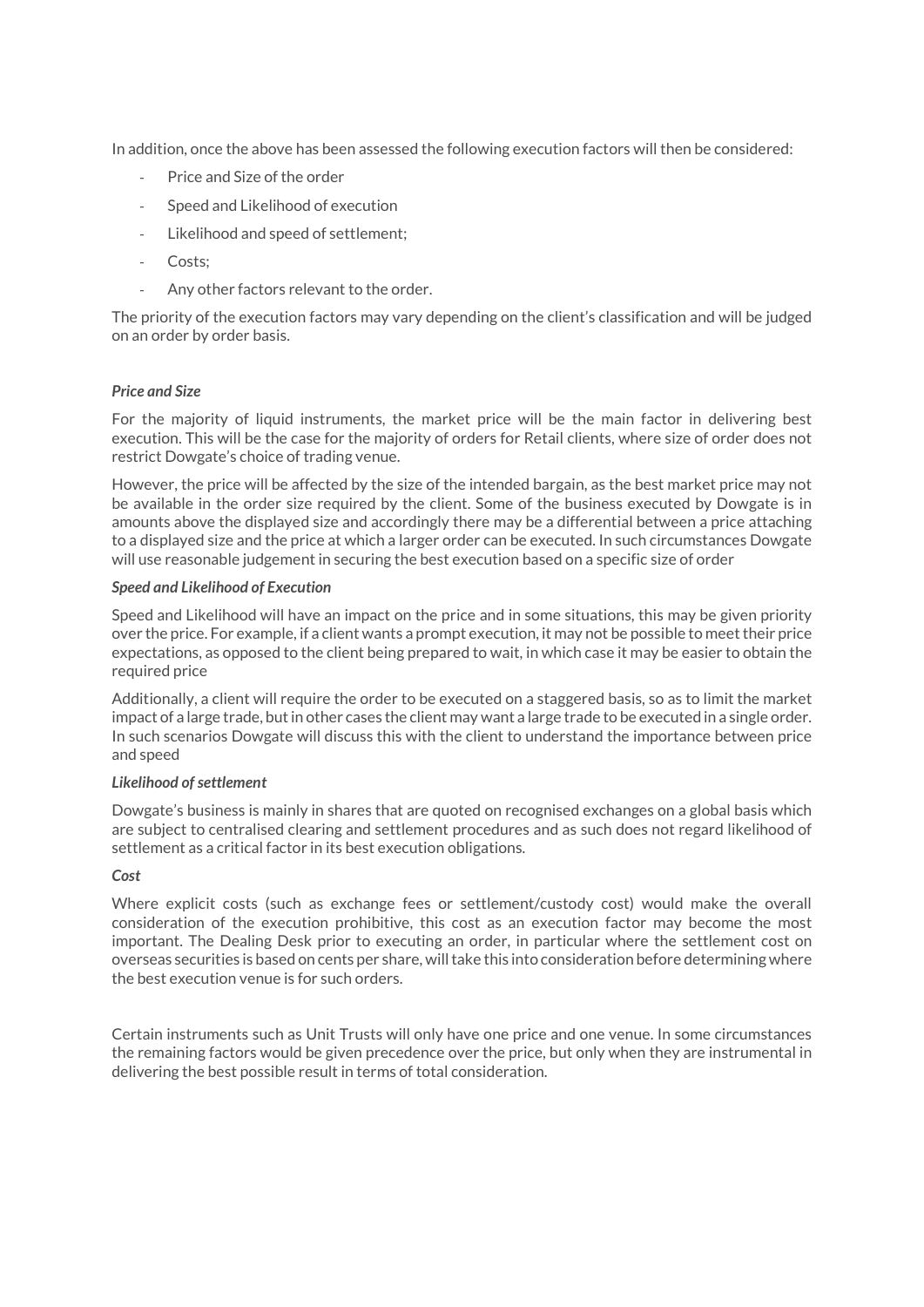# **EXECUTION VENUES**

Dowgate selects a set of execution venues which include market counterparties on which it places significant reliance in enabling us to obtain, on a consistent basis, the best possible result for the execution of client orders. The types of venues we use are as follows:

- Markets having regulated market ("RM") status under MiFID II such the London Stock Exchange
- Multilateral Trading Facilities ("MTF") and Organised Trading Facilities OTF'S
- Market Makers, Systematic Internalisers and other Liquidity providers
- Third Party investment firms and brokers

There will be instances when Dowgate passes an order to a counterparty (i.e. a broker) for execution. In these circumstances, Dowgate remains under an obligation to monitor the counterparty's performance and this does not remove Dowgate's obligation to obtain the best possible result for its client.

Our selection criteria take into account the following:

- The historic performance, including the quality of executions obtained over a period of time;
- The extent of services that may be provided to enable us to meet our obligations to our clients; and
- Market reputation and any matters arising from our due diligence process.

We consider a number of factors to determine the appropriate venue or market counterparty for each asset class and instrument type. The factors include the asset coverage and liquidity provided by these venues/ market counterparties in addition to the various costs, exchange fees and any other ancillary charges.

We regularly assess the execution venues available and may add or delete venues in accordance with our obligation to provide you with the best possible execution result on a consistent basis. We will notify you of material changes, which would impact our Order Execution Policy. A current list of Execution venues for which Dowgate places reliance on to meet best execution requirements is shown below:

- London Stock Exchange and AIM
- Retail Service Providers
- Market Makers and Brokers (Investec, Stifel, Winterfloods, Peel Hunt, Singers, Cenkos, Numis, Panmure)
- Instinet (via GPP)
- Multilateral Trading Facilities (Aquis Exchange, Turquoise, CHID, JPSI, BATD)
- Systematic Internalisers (Virtu Financial)
- Dark Pools OTC (ITG, Liquidnet, Turquoise Plato Dark)
- Order book for Retail Bonds
- NCL Capital Markets (for OTC Bonds)
- European brokers ( Baader, MW Warburg, Carnegie, Equita)

As noted above, we may deem it appropriate or advantageous to execute your order outside a RM or MTF even where the investment ("financial instrument") concerned is trading on a RM or MTF.

Dowgate is required to obtain your consent before executing orders outside an RM or an MTF. By agreeing to the Order Execution Policy and our Terms of Business, you are giving your express consent to this requirement.

Having assessed the relevant criteria and any specific instructions provided by you, we will select the most appropriate venue(s) from those available and execute your order accordingly.

# **VALUATION OF UNLISTED SECURITIES**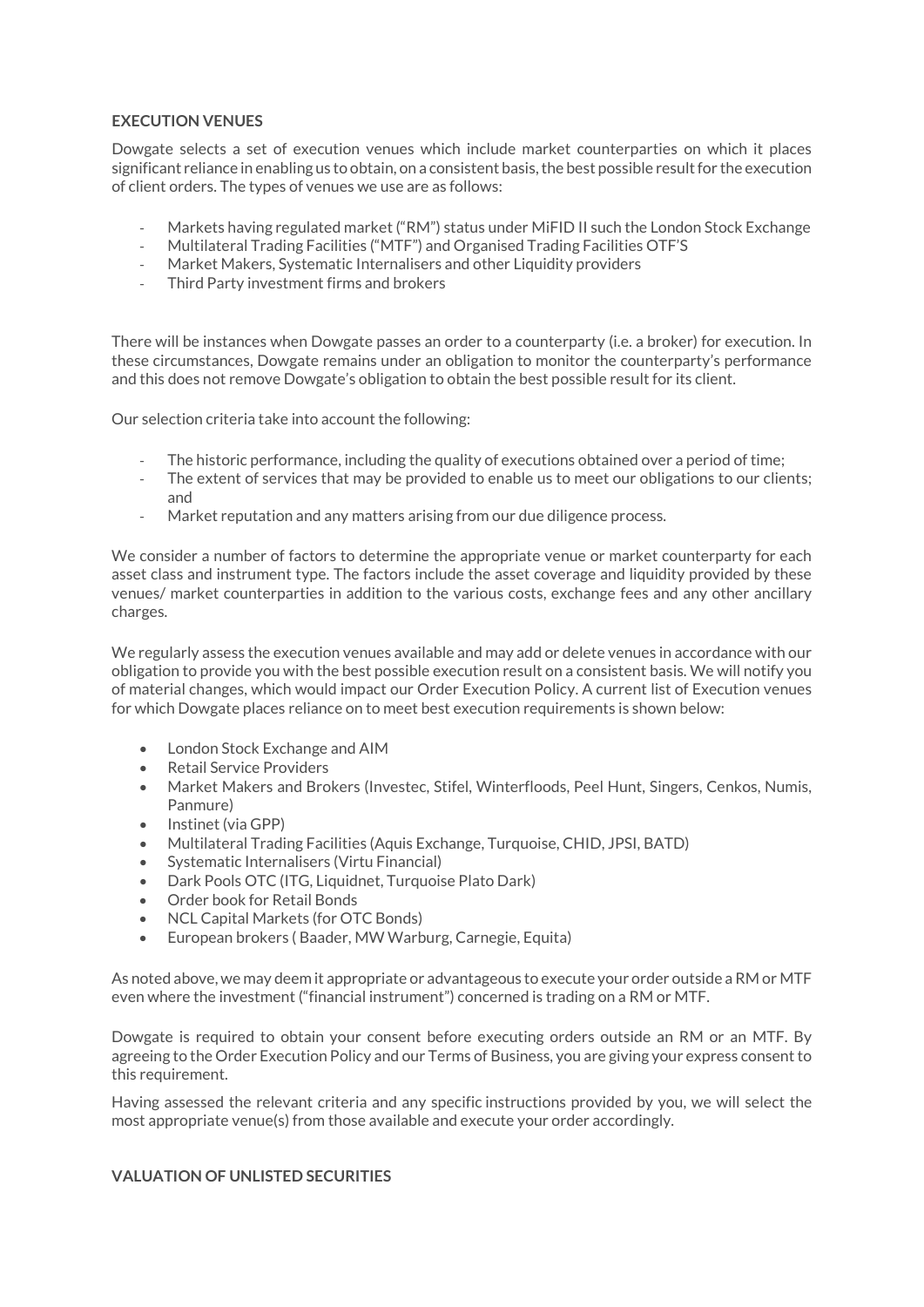There will be circumstances where private unlisted securities are held occasionally prior to potential listings. In these scenarios pricing such securities is carried out generally on a prior transaction method. This means where a manager participates in a placing of a private company the placing price will be used as the fair value price for these securities. Any changes to this price whilst the company remains unlisted will be based on any further fund raises and the final price on that fund raise.

The other general scenario of an unlisted security is where a stock becomes delisted, which can be for various reasons. In such circumstances a fair value price FVP will be arrived at based on known public information on that company at the time of the delisting. A summary of the FVP will be provided by the Investment Managers who hold stock. Compliance will then review the price and either approve the price or revert back with their rationale for not approving the price. Only once Compliance have approved the price can the price then be amended.

Unlisted securities will be reviewed on a quarterly basis to ensure the price being used is deemed appropriate as an FVP.

# **SPECIFIC INSTRUCTIONS**

If you provide us with a specific instruction to deal for you, it may prevent us from following some or all of the steps outlined in the Order Execution Policy which is designed to obtain the best possible results for you on a consistent basis. When you give us a specific instruction, we will take all sufficient steps to get the best results for you, but there is a risk we cannot achieve best execution, in respect of that aspect covered by your specific instruction.

## **PUBLISHING LIMIT ORDERS**

If you give us an investment instruction at a specified price limit or better and for a specified size (a limit order), then it may not always be possible to execute that order under the prevailing market conditions. We would be required to make your order public (i.e. show the order to the market) in such a case unless you agree that we need not do so. We believe it is in your best interests if we exercise our discretion as to whether or not we make your order public. By agreeing to the Order Execution Policy, you agree that we will not make your order public unless we consider this to be in your best interest to do so.

# **DEALING ARRANGEMENTS**

All dealing is managed by a centralised dealing desk, which consists of a main dealing desk in London, with support provided by dealers in our regional office. Orders are passed from the portfolio managers to the trading desk via our electronic routing system. The Trading desk then has the responsibility for managing the execution of the order and conduct them in accordance with this policy. Further information on how deals are executed depending on the type of order are as follows: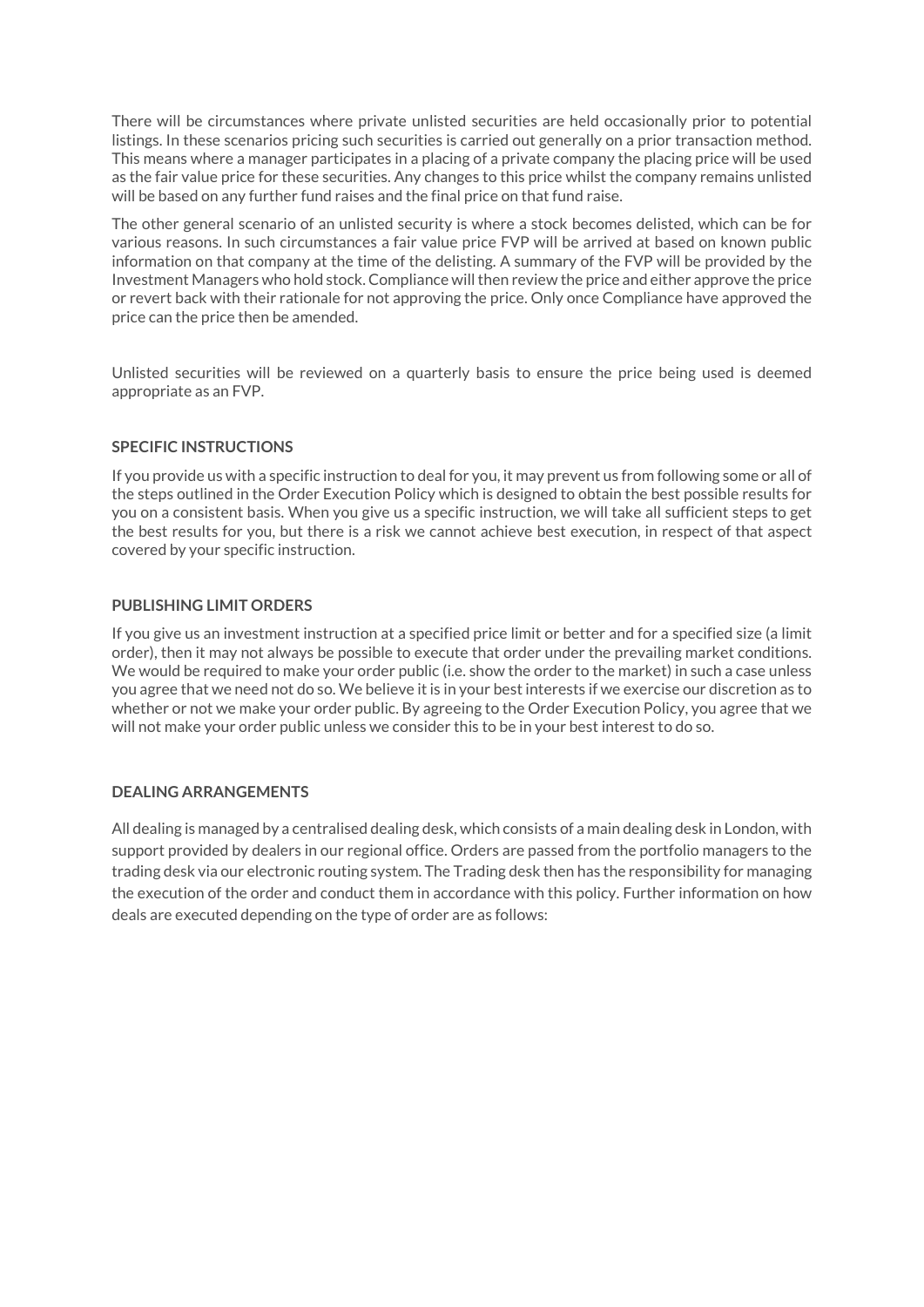| <b>Type of Investment</b>                                                                                                           | <b>Dealing Procedures</b>                                                                                                                                                                                                                                                                                                                                                                                                                                                                                                                                                                                                                                                                                                                                         |  |
|-------------------------------------------------------------------------------------------------------------------------------------|-------------------------------------------------------------------------------------------------------------------------------------------------------------------------------------------------------------------------------------------------------------------------------------------------------------------------------------------------------------------------------------------------------------------------------------------------------------------------------------------------------------------------------------------------------------------------------------------------------------------------------------------------------------------------------------------------------------------------------------------------------------------|--|
| UK Equities and warrants, ICAP Securities &<br>Derivatives Exchange (ISDX) and AIM and UK<br>Exchange Traded Funds and UK Warrants. | Deals in these investments are usually passed<br>through our electronic order routing system.<br>This system automatically obtains quotes and<br>then places your deal with the venue providing<br>the best price.<br>Orders that cannot be transacted through the<br>electronic order routing system will be dealt<br>manually through the market by our dealers.                                                                                                                                                                                                                                                                                                                                                                                                |  |
| UK Government Bonds; Corporate Bonds and<br>Eurobonds.                                                                              | Orders that cannot be transacted through our<br>electronic routing system will be dealt manually<br>through the market by our dealers.<br>This may involve dealing outside of a RM where<br>trades may not be reported to the LSE. Should this<br>be necessary, we will gain your express consent<br>before executing the order.                                                                                                                                                                                                                                                                                                                                                                                                                                  |  |
| Unit Trusts / OEICs / Unlisted Collective<br>Investment Funds.                                                                      | We place all deals directly with the fund managers<br>of the unit trust / OEICs, or via the Allfunds<br>platform                                                                                                                                                                                                                                                                                                                                                                                                                                                                                                                                                                                                                                                  |  |
| Overseas equities, Overseas listed exchange<br>traded funds, foreign binds.                                                         | Overseas orders will be dealt manually through<br>the markets by our dealers.                                                                                                                                                                                                                                                                                                                                                                                                                                                                                                                                                                                                                                                                                     |  |
| IPO'S primary and secondary issues                                                                                                  | Dowgate manages primary issues such as IPO's<br>and secondary offerings fairly between its clients.<br>Generally information on these issues are known<br>in advance is known in advance and distributed<br>internally to interested parties. Where an<br>interested party has a dealing interest this is<br>collected centrally and aggregated. The clients<br>orders are then sent as a single instruction to the<br>execution venue. Where any scaleback of the<br>resulting allocation is advised, clients allocations<br>are scaleback pro rata. If the scaleback leaves too<br>small an amount to provide best execution to all<br>clients based on the resulting costs, this will be<br>referred to compliance to determine a fair method<br>of allocation |  |

# **AGGREGATION AND ALLOCATION**

Dowgate will usually execute comparable orders sequentially and promptly, unless the type of order or market conditions do not allow this.

On certain occasions Dowgate may combine (or 'aggregate') an order for our clients with orders of other clients, when it believes it is in the client's best interest to do so. However, the effect of aggregation may on some occasions work to the client's disadvantage and may on occasions result in our clients obtaining a worse price than if their order was executed separately.

When allocating an aggregated transaction which includes one or more client orders, Dowgate will allocate the order on a pro rata basis, which is deemed the fairest possible outcome.